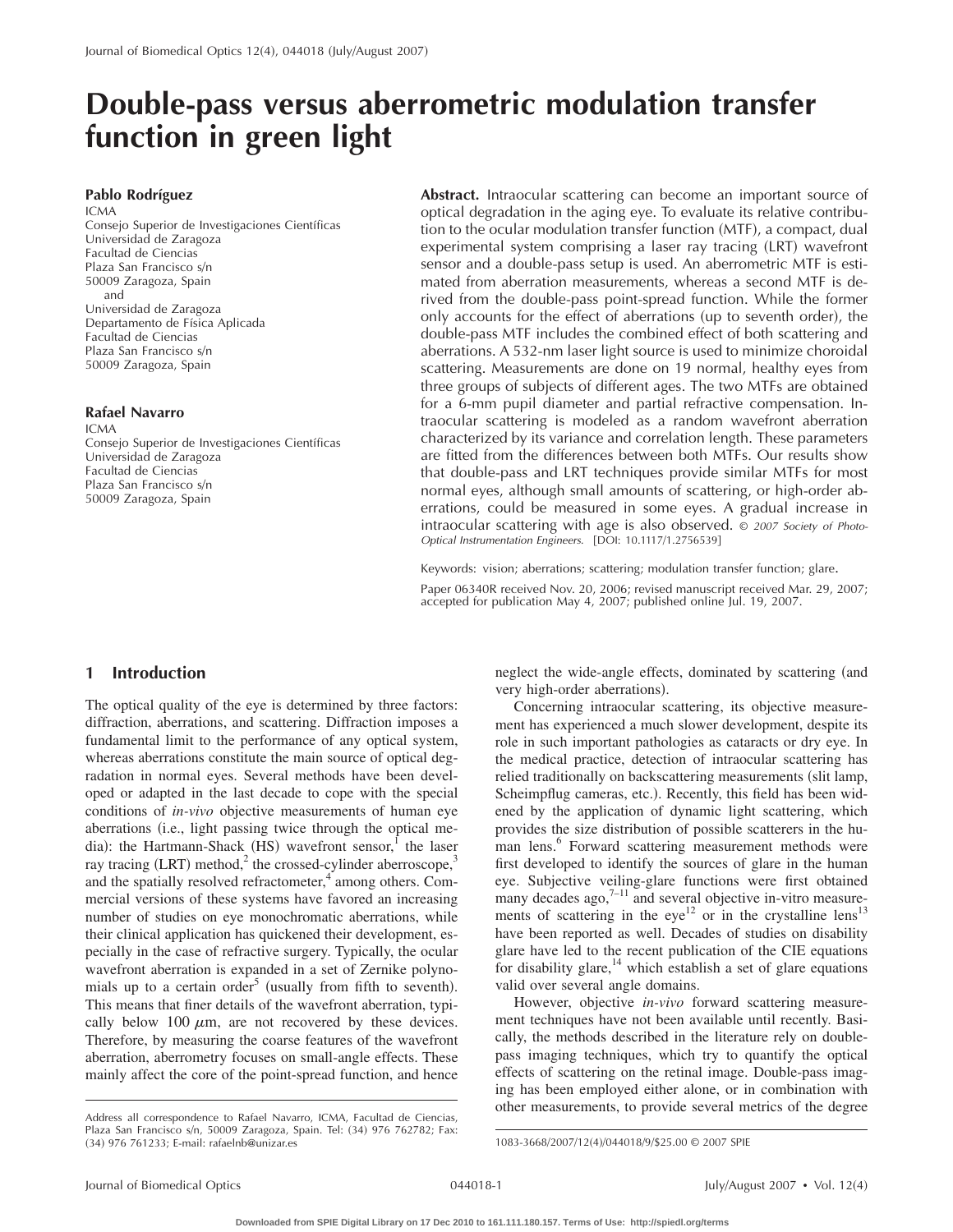

**Fig. 1** An schematic view of the dual optical setup. ND, neutral density filter; BS, beamsplitter; SF, spatial filter; AS<sub>en</sub>, aperture stop (entrance); AS<sub>ex</sub>, aperture stop (exit); M, mirror; PBS, pellicle beamsplitter; CCD, charge-coupled device; IF, interference filter; L<sub>1</sub>, 120-mm focal lens; L<sub>2</sub>, 140 mm;  $L_3$ , 80 mm;  $L_4$ ,  $L_5$ , and  $L_8$ , 100 mm; and  $L_7$ , 25 mm.

of scattering, ranging from the spreading of the double-pass image<sup>15–17</sup> to the degree of polarization.<sup>18</sup> There are two main limitations in these objective double-pass imaging approaches to analyze scattering. Intraocular scattering produces a wide and dim halo on the retina. This wide spread derives from particles of small size, a few micrometers, and the intensity is typically several orders of magnitude lower than the peak of the point-spread function (PSF). These two properties make the detection of scattering halos particularly difficult by double-pass systems, since the field of view in a double-pass image is usually narrow, 2 to 4 deg, and the dynamic range of the charge-coupled device (CCD) cameras is limited to about three orders of magnitude. Furthermore, depending of the wavelength used (i.e., red or near-infrared), the contribution of light scattered by blood vessels from the choroids to the double-pass image may be even stronger than the faint retinal halo, thus masking it. Consequently, we have designed carefully our experimental system to optimize these variables, namely field of view, dynamic range, and wavelength.

In addition to a careful experimental design, a further enhancement of these methods can be achieved by making use of an adequate theoretical framework to improve the data analysis. Several models of intraocular scattering have been proposed in the literature, $19-24$  either based on theoretical or empirical backgrounds. Nevertheless, we have opted for a model based on the concept of equivalent diffuser,  $2^5$  i.e., a phase screen or rough surface. This is a simple approach that permits us to apply a rigorous theoretical framework.

Our experimental approach is similar to those developed in Refs. 26 and 27, and hence it is based on a combination of both aberrometric and double-pass measurements. A laser ray tracing aberrometer $2$  was used to obtain the wavefront aberration (up to a certain order, limited by the finite spatial sampling) and information on the Stiles-Crawford effect. From these data, the aberrometric MTF was then calculated. A double-pass device<sup>28</sup> provided the complete (that is, including all aberrations and scattering) modulation transfer function of

the eye. An estimate of the degrading effect of both scattering and higher-order aberrations could be obtained from a direct comparison of both MTF measurements, while a simple, rough surface equivalent diffuser model of intraocular scattering<sup>25</sup> permitted the quantification of the degree of scattering in a straight manner. The comparison between MTFs is simplified by the fact that both apparatus are built into a single experimental system, thus allowing a careful correction of possible differences in focus or in eye alignment, which could yield misleading results. Another fundamental advantage of our experimental setup is the use of a green laser source (532 nm), which minimizes the scattering from blood vessels and deeper layers other than the photoreceptor outer segments.<sup>29</sup> This additional source of scattering could have a greater influence on double-pass aerial images obtained under red or infrared illumination.<sup>30</sup> Our results show that, in most subjects, the differences between aberrometric and doublepass MTFs are small and below measurement errors. As in pass  $M113$  are small and below measurement errors. The inintraocular scattering with age.

# **2 Materials and Methods**

## **2.1** *Apparatus*

A laser ray tracing wavefront sensor and a double-pass setup were combined into a compact dual experimental system (Fig. 1) to obtain the ocular MTF in two different ways. Both subsystems share most of the optical path, including a Badal optometer and a cooled scientific camera  $(CCD<sub>2</sub>)$  to register both LRT and double-pass retinal images. An additional camera  $(CCD<sub>1</sub>)$  was used to monitor the pupil. This permits us both a better pupil alignment and later the chance to correct those small pupil displacements that may occur during aberration measurements. A green laser source (532 nm) was used to minimize the contribution of scattering $30$  from blood vessels (retina and choroid). The laser ray tracing method has been described in detail before.<sup>2</sup> This particular implementa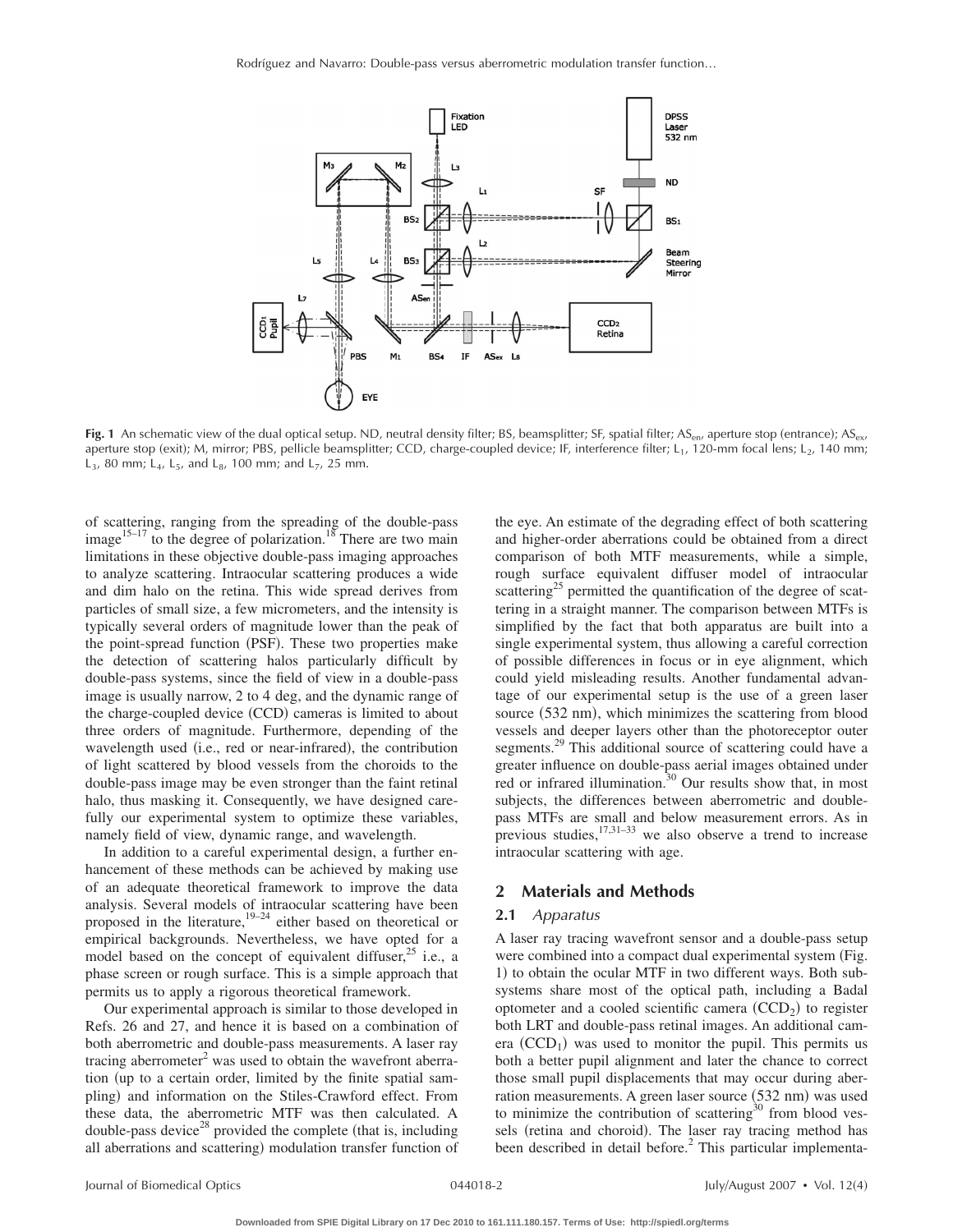tion incorporates a single two-axis tip/tilt beam steering mirror. In this way, we avoid the astigmatism inherent in twomirror scanners. The system delivers, sequentially, a bundle of laser pencils (rays) that samples the pupil in a hexagonal grid. Although in the present experiment we used 37 rays, both the sampling pattern and density are freely programmable. For each ray, two images corresponding to the pupil and the retina are recorded simultaneously, the former to detect any possible eye movement. In the current configuration, each measurement takes 2 sec, closely matching typical double-pass exposures. The maximum laser power on the cornea was 16  $\mu$ W, well below international safety standards.<sup>34</sup> An expansion in Zernike polynomials (up to seventh order) of the wavefront aberration was obtained from the centroids of the recorded retinal spots. The integrated intensity of each spot was then used to obtain an estimate of the Stiles-Crawford effect, which also affects the MTF for the pupil diameters involved (6 mm). From these data, we built the complex pupil function, $35$  and computed the modulus of its autocorrelation, that is, the aberrometric MTF. This aberrometric MTF does not include the effect of scattering or very high order of aberrations, since details of the wavefront aberration finer than the spacing between rays (about  $800 \mu m$  here) are missed. In addition, there is a lower limit set by the spatial average of each Gaussian ray in the pupil plane (roughly  $150 \mu m$  fullwidth at half-maximum). These missed details will have an effect mainly on the lower frequencies in the MTF.

The second subsystem, sharing the same optical path as the LRT, is a symmetric double-pass device. A spatially filtered collimated beam of light is delivered into the eye and the aerial image is recorded. Our setup (see Fig. 1) uses a spatial filter (SF) consisting of a  $40\times$  microscope objective and a 10- $\mu$ m pinhole in its focus; a 120-mm focal lens (L<sub>1</sub>) collimates the point-like source, and two artificial pupils of 6 mm diam  $(AS_{en}$  and  $AS_{ex})$  guarantee a symmetric configuration. The camera  $(CCD_2)$  uses a 100-mm objective covering a total field angle of  $3.9 \times 3.9$  deg. A small correction to account for the finite sampling of the camera was applied. Exposure time never exceeded 5 sec (typically 2.5 sec), and the incident power at the cornea was below 0.5  $\mu$ W, again observing international safety standards. When both entrance and exit pupils are equal, and under the assumption of isoplanatism and incoherent imaging (long exposures), the aerial image corresponds to the autocorrelation of the onepass point-spread function (PSF).<sup>28</sup> Thus, using the Wiener-Khinchin theorem, the double-pass MTF can be calculated as the square root of the inverse Fourier transform of the doublepass image. The symmetric double-pass system does not permit us to retrieve the phase transfer function (PTF), and hence the complex optical transfer function (OTF), but only the MTF is necessary to determine the contribution of scattering to the optical quality of the eye.

Aberrations have a deleterious effect on the MTF, especially for bigger pupils, and hence they must be either minimized or balanced, equally in both subsystems. Since most of the optical path is common to both subsystems, any discrepancy would come from the collimating lenses  $(L_1 \text{ and } L_2 \text{ in})$ Fig. 1). Additionally, the CCD objective must be placed to ensure a symmetric configuration in the double-pass setup. This implies that both the pinhole (double pass) and the steer-

ing mirror (LRT) should be equally imaged on the CCD plane with the highest possible precision. With this aim, we performed an iterative calibration by means of a set of trial lenses placed in front of an artificial eye consisting of a 200-mm lens doublet corrected for spherical aberration and a rotating white screen that acts as an "artificial retina." This iterative calibration permitted us a fine tuning of the position of the collimating lenses,  $L_1$  and  $L_2$ , and CCD objective  $L_8$ . Finally, a finer calibration was performed using a set of phase plates, placed in front of the artificial eye, which generates known amounts of single mode aberrations.<sup>36</sup>

#### **2.2** *Subjects*

Measurements were done on 19 normal, healthy eyes from three groups of subjects of different ages  $(28±3, 42±3,$  and  $65±2$  years). A partial compensation of spherical ametropia was applied by means of a Badal optometer, according to previous aberration measurements. Subjects' pupils were dilated by instillation of 2 drops of tropicamide 1%; the second drop, 5 min after the first one. The measurements started 30 min after the first drop. Each session (typically including from five to ten consecutive measurements with each subsystem) lasted about half an hour per eye. Additional drops of tropicamide were instilled if the session extended beyond this point. The two MTFs were obtained for a 6-mm pupil diameter. All the subjects underwent a previous slit-lamp examination where early stage cataracts grade 1 or less, according to the Lens Opacities Classification System  $III^{37}$ ) were detected in six eyes from the two older groups. These eyes are subsequently identified throughout the study. Informed consent was obtained from all the subjects, and the experimental procedures followed the tenets of the Declaration of Helsinki.

Laser ray tracing measurements and double-pass images were processed after subtraction of background images to reduce the amount of stray light from the optical setup. Additionally, double-pass images were thresholded to eliminate readout noise from the camera and possible background and stray light coming from specular reflections from the cornea or other optical surfaces of the system. For this purpose, a small patch (16 min arc) in the corners of the double-pass image, about 2.6 deg away from the center, was analyzed. The threshold level was calculated as the mean value plus three standard deviations. This threshold was subsequently taken into account when obtaining the aberrometric MTF. Hence, we first calculated the double-pass PSF from the aberrometric data and then applied the dynamic range of the camera (maximum and threshold intensities) before computing the MTF, otherwise some of the intensity in the tails of the aberrometric point-spread function would be included in the calculation (after neglecting it in the double-pass measurements). Nevertheless, this correction was usually negligible, except for highly aberrated eyes.

#### **2.3** *Scattering Model*

Intraocular scattering was modeled as an equivalent phase screen Gaussian diffuser placed at the pupil plane.<sup>25</sup> This kind of phase screen can be described as a random wavefront aberration with Gaussian distribution and zero mean. Its scattering properties are then characterized by the standard deviation  $\sigma$  (roughness), and the correlation length  $r_0$  (grain size) of the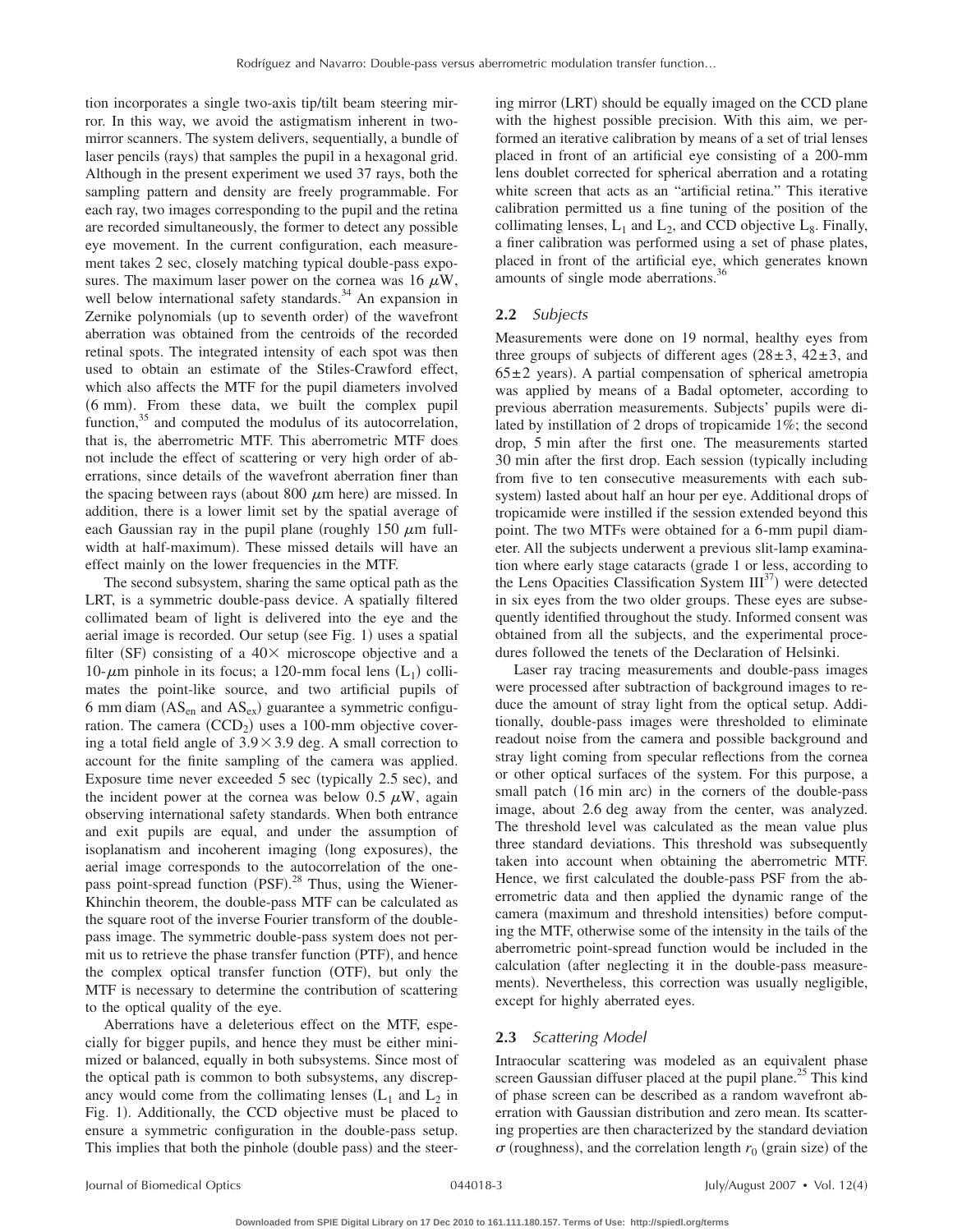

Fig. 2 Radial average of (a) the double-pass point spread functions and (b) modulation transfer functions corresponding to a 44-years-old subject's aberrations (solid line) plus equivalent diffusers with the same correlation length,  $r_0$ =100  $\mu$ m, but different RMS roughness,  $\sigma$ =0.030  $\mu$ m (dotted line) and  $\sigma$ =0.050  $\mu$ m (dot-dashed line).

optical path difference (OPD) introduced by the diffuser. Phase difference is directly proportional to the OPD, both quantities being related through the wavelength. An exponential autocorrelation function of the OPD was employed, since it produces a theoretical halo with an angular dependence proportional to  $\theta^{-3}$ , similar to that of the CIE small angle disability glare equation $14$  at small angles. Thus, the complete wavefront aberration of the eye can be decomposed into two additive terms: a deterministic term  $(W_{ab})$  and a random component ( $W_{scat}$ ). Therefore, the complete optical transfer function (OTF) can be expressed as the autocorrelation of the complex pupil function:

$$
OTFab+sc\left(\frac{\xi}{\lambda f'}, \frac{\eta}{\lambda f'}\right) = \int_{-\infty}^{+\infty} \int_{-\infty}^{+\infty} P(\xi', \eta') P^*(\xi' - \xi, \eta' - \eta)
$$

$$
\times \exp\{ik[Wscat(\xi', \eta') - Wscat(\xi' - \xi, \eta' - \eta)]\} d\xi' d\eta', \quad (1)
$$

where  $\xi$  and  $\eta$  are pupil coordinates,  $\lambda$  is the wavelength,  $f'$  is the focal length, *k* is the wave number, and  $P(\xi, \eta)$  $=T(\xi,\eta) \exp[ikW_{ab}(\xi,\eta)]$  is the complex pupil function, where  $T(\xi, \eta)$  is the effective pupil transmittance. Assuming that  $W_{ab}$  and  $W_{scat}$  are uncorrelated, their effect on the OTF can be separated into two multiplicative terms,



Fig. 3 Radial average of (a) the double-pass point spread functions and (b) modulation transfer functions corresponding to a 44-years-old subject's aberrations (solid line) plus equivalent diffusers with the same RMS roughness,  $\sigma$ =0.050  $\mu$ m, but different correlation length,  $r_0$ =10  $\mu$ m (dotted line) and  $r_0$ =100  $\mu$ m (dot-dashed line).

$$
OTFab+sc\left(\frac{\xi}{\lambda f'}, \frac{\eta}{\lambda f'}\right) = OTFab\left(\frac{\xi}{\lambda f'}, \frac{\eta}{\lambda f'}\right)
$$

$$
\times \int_{-\infty}^{+\infty} \int_{-\infty}^{+\infty} \exp\{ik[W_{scat}(\xi', \eta') - W_{scat}(\xi' - \xi, \eta' - \eta)]\} d\xi' d\eta'.
$$
(2)

Following the formulation developed by Beckmann,  $38,39$  we can average then over an ensemble of random realizations, and obtain the MTF:

$$
MTFab+sc(u, v) = MTFab(u, v)
$$
  
×exp{- $k^2\sigma^2[1 - C(\lambda f' u, \lambda f' v)]$ }, (3)

where  $u$  and  $v$  are frequency coordinates, and  $\sigma$  and  $C(\lambda f'u, \lambda f'v)$  are the standard deviation and the autocorrelation function of  $W_{scat}$ , respectively. As we said before, we assume that the autocorrelation is an exponential function  $C(u, v) = \exp[-(u^2 + v^2)^{1/2} / r_0]$ . Finally, the exponential in Eq. (3) can be expanded in the following Taylor series:

$$
MTFab+sc(u, v) = MTFab(u, v) \times \exp(-k^2 \sigma^2)
$$

$$
\times \sum_{n=0}^{\infty} \frac{k^{2n} \sigma^{2n} C^n (\lambda f' u, \lambda f' v)}{n!}.
$$
 (4)

The number of terms to preserve in the series of Eq.  $(4)$  is related to the magnitude of  $k^2\sigma^2$ . Since in normal healthy eyes the amount of scattering is known to be small, we could assume that the weak diffuser approximation  $(k^2\sigma^2 \ll 1)$  may be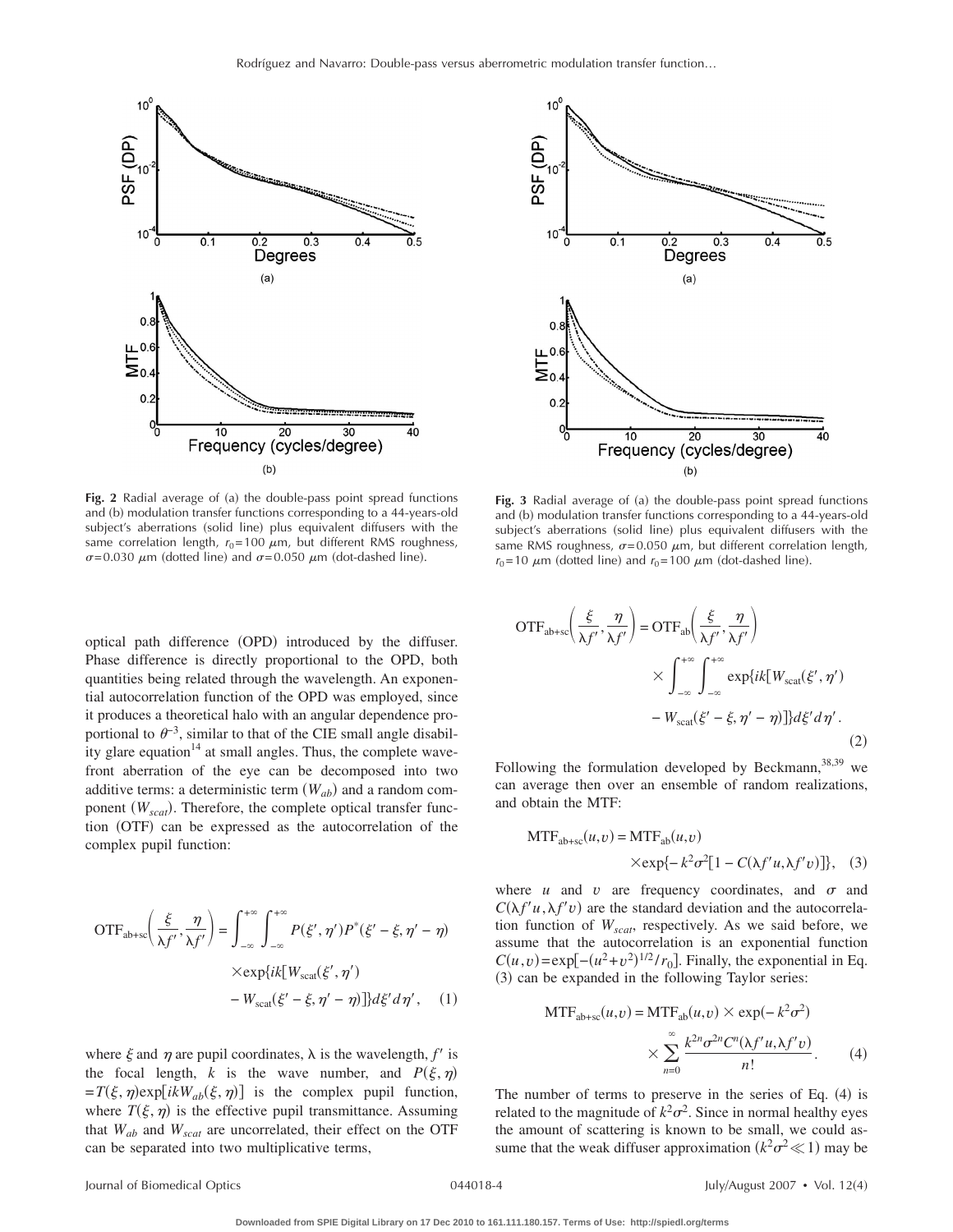

Fig. 4 Calibration results for second-order aberrations, (a) defocus  $(0.25 \text{ D})$  and  $(b)$  astigmatism  $(-0.25 \text{ at } 90 \text{ deg})$ , displaying the radial average of the aberrometric (dashed line) and double-pass (solid line) modulation transfer functions.

valid. In such a case, we can neglect the contribution of terms with  $n > 1$  in Eq. (4):

$$
MTFab+sc(u, v) = MTFab(u, v) \times \exp(-k^2 \sigma^2)
$$

$$
\times \left\{ 1 + k^2 \sigma^2 \exp\left[ -\frac{\lambda f'}{r_0} (u^2 + v^2)^{1/2} \right] \right\}.
$$
(5)

For young healthy subjects, this weak diffuser approximation may be good enough. Nevertheless, to be more general, typically we used up to five terms  $(n=4)$  in Eq. (4), trying to balance accuracy and computational simplicity.

The theoretical effect of the parameters  $\sigma$  and  $r_0$  on the double-pass PSF and MTF is illustrated with two examples in Figs. 2 and 3. The standard deviation (or RMS roughness)  $\sigma$ is straightforwardly related to the quotient of MTF volumes and thus to the quotient of Strehl ratios. As can be seen in Fig.  $2(a)$ , as the roughness increases, the amount of light in the core of the PSF diminishes while it grows in the tails. In other words,  $\sigma$  determines the amount of scattered light that goes to the halo. As the halo grows, there is a predominance of low spatial frequencies in the PSF and, consequently, a decrease of the MTF at medium to high frequencies. This translates into a reduction of the volume in the MTF  $[Fig. 2(b)].$  On the other hand, the parameter  $r_0$  is linked to the spatial extent of the scattering halo: the smaller the correlation length, the wider the halo and vice versa [Fig.  $3(a)$ ]. Thus, a small correlation length would have a strong impact on low frequencies, whereas a higher correlation length would affect a higher range of frequencies [Fig. 3(b)]. This behavior can be easily predicted from Eq. (5). In fact, aberrations such as coma or



Fig. 5 Radial average of the double-pass (solid line) and aberrometric (dashed line) modulation transfer functions for some samples of a calibration set of monomode phase plates. From top to bottom, results corresponding to plates (a)  $Z_4^2$  (0.333  $\mu$ m), (b)  $Z_6^2$  (0.233  $\mu$ m), and (c)  $Z_7^5$  (0.221  $\mu$ m).

spherical aberration can be seen as realizations of a random wavefront aberration with a very high correlation length (of the order of the pupil radius).

The theoretical formulation of the model  $[Eq. (4)]$  was used to perform a nonlinear fit to obtain both the standard deviation  $\sigma$  and the correlation length  $r_0$  of the equivalent phase screen diffuser, from the measured 2-D MTFs (that is,  $MTF_{ab}$  and  $MTF_{ab+sc}$ ). In this analysis, only values of the MTFs up to an effective cut-off frequency were considered. This cut-off frequency was defined as the angular frequency where the radially averaged MTF arrive at a lower plateau (constant experimental noise level). Initial guess values for the standard deviation were estimated from the quotient between the double-pass and the aberrometric MTFs [first term in the series of Eq.  $(4)$ ]. For the correlation length  $r_0$ , we used a constant initial guess of 7  $\mu$ m, roughly corresponding to the wavefront sampling equivalent to the double-pass image width. In addition,  $7 \mu m$  is compatible with the size of potential scatterers such as epithelium cells in the lens. Convergence was usually reached after a few iterations.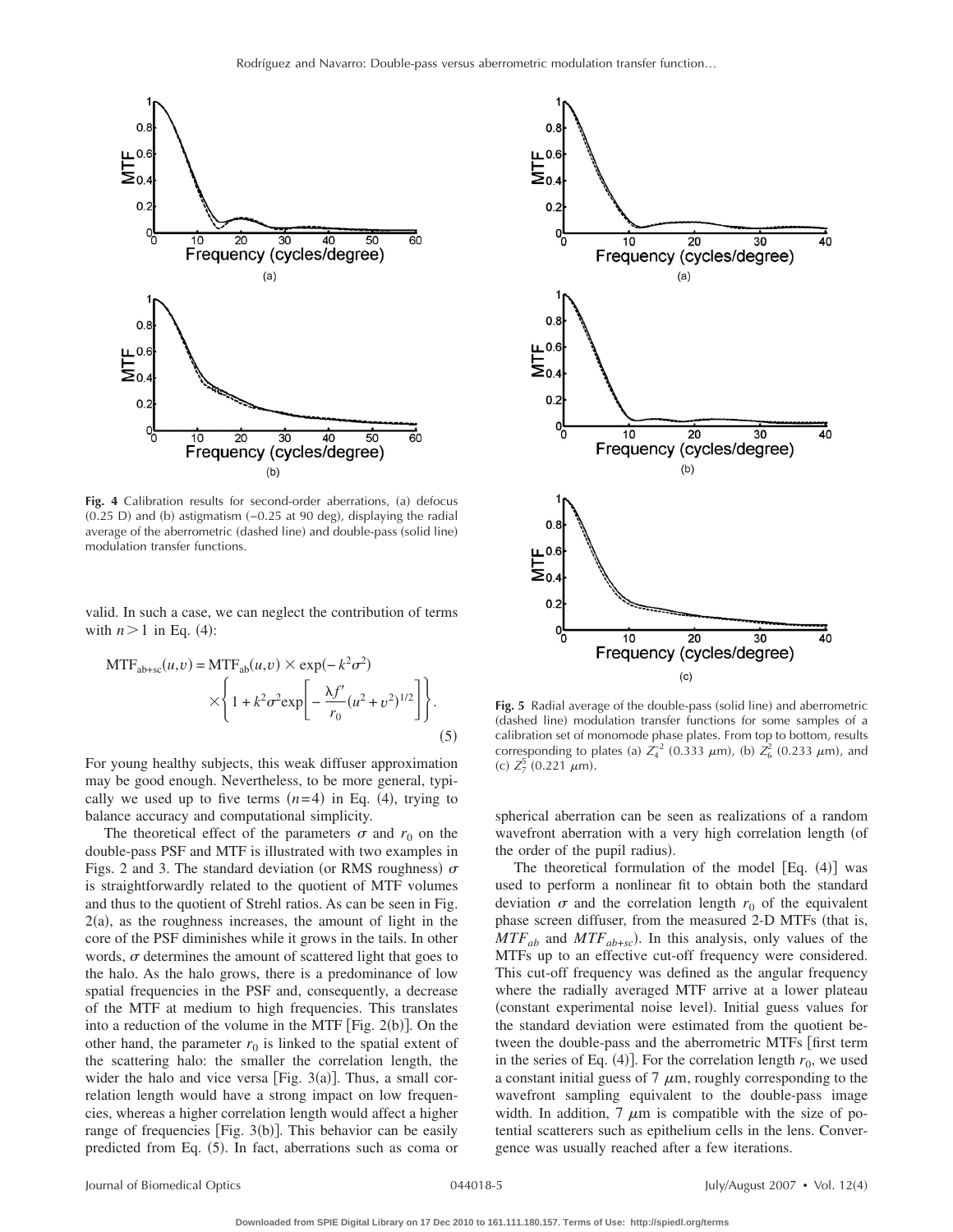

Fig. 6 Radial average of the double-pass (solid line) and aberrometric (dashed line) modulation transfer functions averaged over each age group. Also displayed are the confidence intervals (shadowed areas). From top to bottom, results correspond to subjects in the (a) young, (b) middle-aged, and (c) oldest groups.

# **3 Results**

The results of the calibration on the artificial eye are displayed in Figs. 4 and 5. Figure 4 compares the radial average (computed as the mean over all orientations) of the double-pass (continuous lines) and aberrometric (dashed lines) MTFs of pure defocus  $[Fig. 4(a)]$  and pure astigmatism  $[Fig. 4(b)].$  Figure 5 shows a similar comparison, now for three different higher-order Zernike modes  $(Z_4^2, Z_6^2, Z_7^5)$  produced by the corresponding three phase plates from the calibration set. In all cases, both MTFs are almost overlapped, which means that either scattering or aberrations of higher orders were not detected by our device. This behavior was expected in all cases represented in both figures due to the high optical quality of the artificial eye lens as well as the photoresist layer and glass substrate in the case of the phase plates. Nevertheless, such a remarkable agreement was reached only after a careful and methodical calibration of the dual system.

In Fig. 6 we summarize the MTF measurements in human eyes. Each panel displays the mean aberrometric (dashed line)



**Fig. 7** Root-mean-square (RMS) roughness of the equivalent diffuser versus age (all subjects). The continuous line corresponds to the linear regression  $(r=0.503, p=0.028)$ . The dashed line shows the roughness expected from the CIE small angle disability glare equation ( $\sigma$  $= 0.027 \mu m$ ).

and double-pass (continuous line) MTFs (radial average), together with their standard deviations (shaded areas), for each of the three age groups. In our population of human eyes, the double-pass device always provided a lower MTF, meaning that there were either some very high-order residual aberrations or some scattering not detected by the aberrometer, but affecting the double-pass MTF. It must be noted that for most subjects (11 out of 19), the measurement error in both devices is of the same order of magnitude as the difference between the aberrometric and double-pass mean values. If we perform a t-test on the corresponding Strehl ratios (that is, the volumes under the bidimensional MTFs), we find that for these 11 eyes, the difference is not statistically significant  $(p > 0.05)$ . However, in the oldest group [Fig.  $6(c)$ ], most eyes presented a clear difference between the aberrometric and double-pass Strehl ratios ( $p < 0.05$  for five out of seven eyes). Therefore, in this group of subjects, an aberrometer would not provide a complete measure of the ocular optical quality, but a biased measure somewhat higher, and hence it would overestimate the real optical performance. If we compare the three panels of Fig. 6, there is a clear trend of the two MTFs to decline with age, as expected.<sup>40</sup> In addition, both MTFs tend to separate, which suggests a changing balance between coarse and fine details of the wavefront with age. In other words, aberrations seem to increase with age, but scattering (and very highorder aberrations) increases more. Experimental errors limit the sensitivity of this method so that differences are significant only in older eyes, but the increasing relative contribution of scattering becomes patent in these average MTFs.

Our analysis of the corners of the double-pass images always showed a nonzero average intensity, even after background subtraction, but the calculated threshold level varied only in a small amount between subjects (average value:  $12\pm5$  gray levels). In addition, we could not find any significant correlation between age and that residual intensity  $(r=-0.096, p=0.697)$ . This result means that the source of this stray light would be age independent, and thus probably linked to backscattering from the different optical surfaces of the experimental system and the eye (cornea and lens surfaces).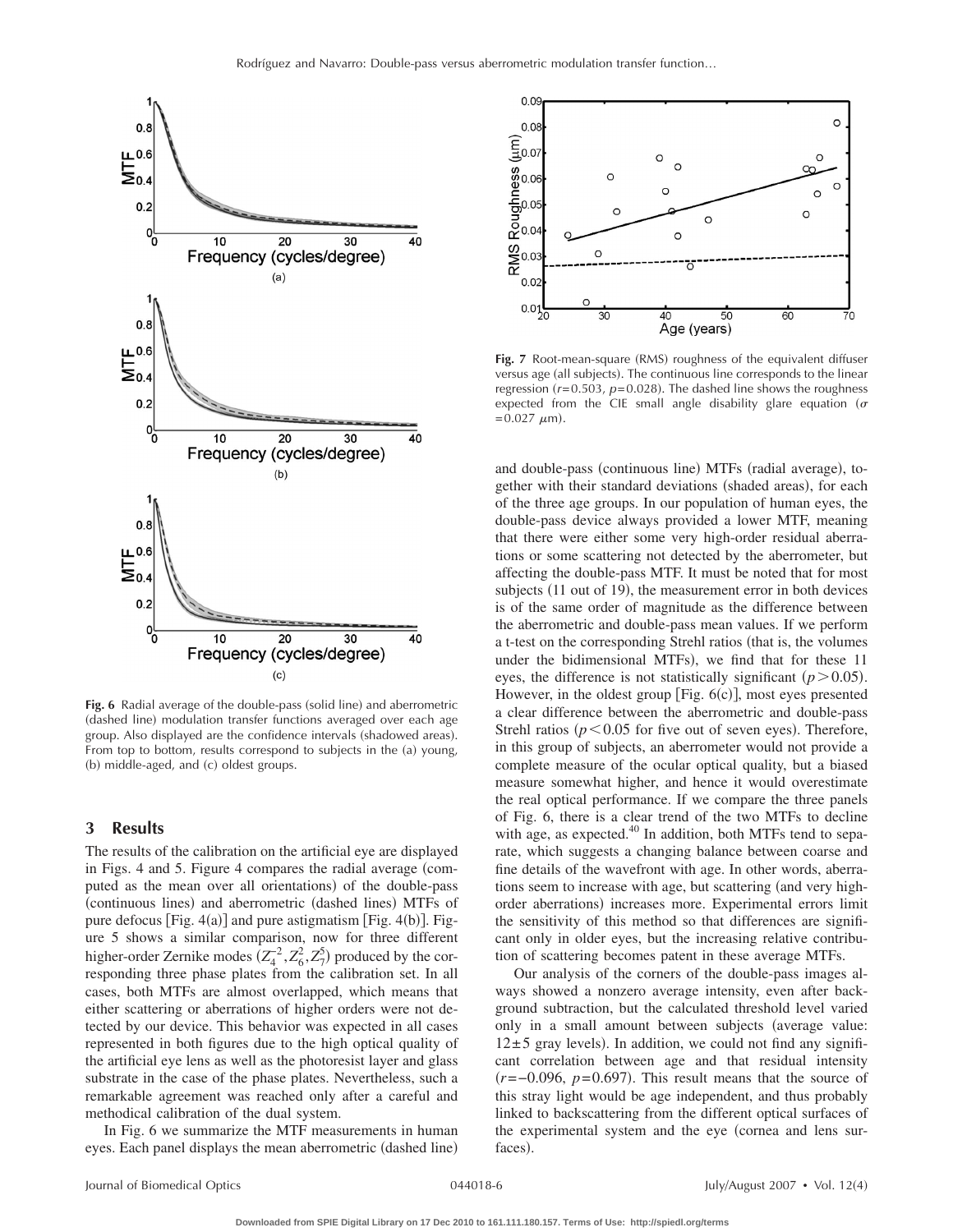As for the parameters of the scattering model, Fig. 7 shows the dependence of the equivalent diffuser roughness (i.e., standard deviation of  $W_{scat}$ ) with age. The resulting average roughness for each age group is  $0.038 \pm 0.018 \mu m$  (30's),  $0.049 \pm 0.015 \mu m$  (40's), and  $0.062 \pm 0.011 \mu m$  (60's). Although we can observe a tendency toward a gradual increase of roughness with age, a linear regression (roughness versus age) provided a low Spearman's rank correlation coefficient (  $r = 0.503$ ,  $p = 0.028$ ), due to the high spreading of the data, even within each age group. In fact, only the difference between the youngest and oldest groups was statistically significant. Therefore, concerning the amount of intraocular scattering, our measurements showed considerable variability among subjects, as well as an average trend toward an increase with age, which is consistent with previous findings. $41$ 

Figure 8 displays the dependence with age of the correlation length  $r_0$  of the equivalent diffuser for all subjects. The resulting correlation length, averaged over all subjects, is  $157 \pm 151$   $\mu$ m, showing a considerable amount of variability (almost 100%) among subjects. This value is much higher than that expected from the size of possible ocular scatterers (about 10  $\mu$ m). The group averages were 337 $\pm$ 238  $\mu$ m (30's),  $123 \pm 82 \mu m$  (40's), and  $88 \pm 30 \mu m$  (60's), respectively, which suggests a progressive decrease of the correlation length with age, but again the correlation between both magnitudes is weak  $(r=-0.457, p=0.049)$ . Such values of the correlation length are associated to narrow scattering halos and hence a prevalence of forward, small-angle scattering over wide-angle scattering. Another way to understand these results is that in young eyes, with a high correlation length of 337  $\mu$ m, what we are measuring is not scattering, but most probably we are measuring the effect of very high-order aberrations, not detected by the aberrometer. Nonetheless, there are a few eyes with much lower  $r_0$  values, suggesting a clearer effect of scattering. In fact, the observed decrease of  $r_0$ with age may mean a real increase of scattering. Nevertheless, as we discuss next, these results could be somewhat biased due to our measurement method, which has limitations to measure low intensity, wide-angle scattering halos.

### **4 Discussion**

Our results so far support the presence of both very high-order aberrations and scattering, which cannot be detected by current aberrometers. For young eyes, very high-order aberrations with long correlation length of about 1/3 mm seems to explain the difference between aberrometric and double-pass MTFs, whereas we can observe an increase in forward, smallangle scattering with age. Nevertheless, the amount of intraocular scattering in normal young eyes seems close to the sensitivity of our experimental method, and hence relatively important systematic biases could be present.

First of all, double-pass measurements could be affected by backscattering from ocular surfaces other than the retina, especially from the anterior corneal surface in healthy eyes, or from the lens mostly in cataractous eyes. Although light coming from these layers is highly defocused on the CCD plane, its effect cannot be totally discarded. The impact of this even stray light on the modulation transfer function can be reduced by thresholding double-pass images, but this approach could potentially bias the MTF in eyes with increased forward scat-



**Fig. 8** Correlation length of the equivalent diffuser versus age. The dashed line marks the expected correlation length from the CIE small angle disability glare equation (18  $\mu$ m).

tering (corneal haze, cataracts, etc.). In normal eyes, retinal light levels at the visual fields corresponding to the image corners (2.6 deg) are insignificant compared to the central maximum (below 10<sup>-4</sup>). However, in pathological eyes these corner levels could be significantly higher, due to an increased scattering halo, and thus thresholding could eliminate, to some degree, an important part of actual forward-scattered light unintentionally.

The difference between the aberrometric and double-pass MTFs was often masked by the measurement error. Experimental noise is a known issue in aberrometry, where modest signal-to-noise ratios (SNRs) of the order of 10 are common.<sup>42</sup> In the present dual system, we found a slightly better performance of the double-pass device, which might be caused by the different number of samples taken by each subsystem in a single measurement (37 in the case of LRT versus 1 in the double-pass device).

In spite of this experimental variability, eight eyes still showed a statistically significant difference between devices, five of them corresponding to eyes previously identified as precataractous. Hence, there is not a complete correspondence between eyes with a statistically significant difference of MTFs and precataractous eyes. However, the diagnosis and grading of early stage cataracts is itself a highly subjective task for the clinician, involving a high level of uncertainty. In addition, the relation between ocular backscattering (estimated by means of the slit lamp) and forward scattering is not exactly known yet. Although a higher SNR would be desirable both in aberrometric and double-pass measurements, in the end it could be limited by the natural fluctuations and movements of the optical system of the eye.

The differences between aberrometric and double-pass MTFs were easily adjusted by a simple two-parameter phase screen equivalent diffuser model. The root-mean-square roughness  $\sigma$  and the correlation length  $r_0$  (mean grain size) are enough to fit the difference between both types of measurements. These two parameters determine the amount of scattering (roughness) and its spatial distribution (correlation length). The values of  $\sigma$  and  $r_0$  measured support a dim and compact scattering halo. In addition to the possible presence of very high-order aberrations, the long correlation lengths  $(157 \pm 151 \mu m)$  obtained could be partly explained by poten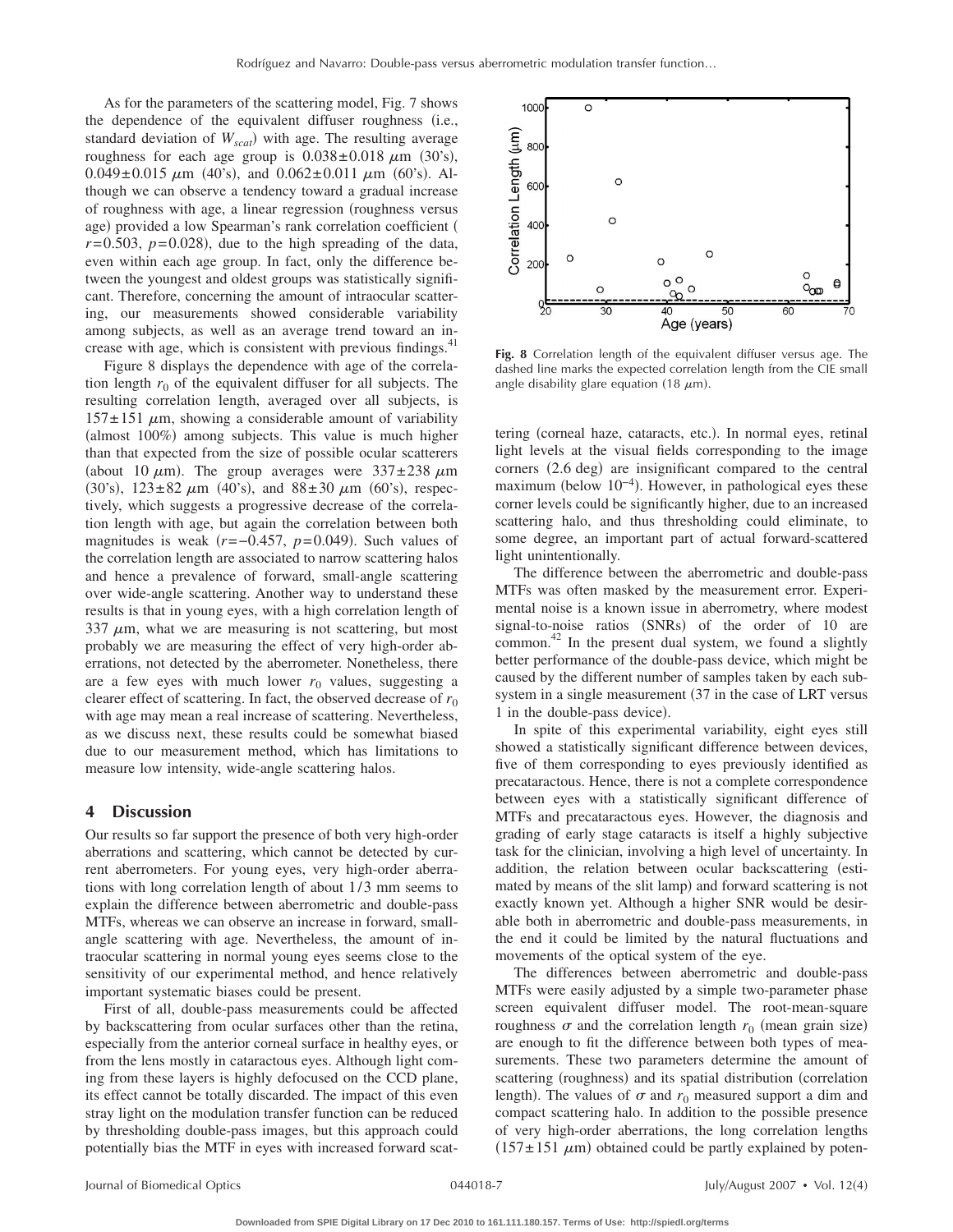tial bias in the double-pass measurements. In particular, the limited field covered by the camera prevented us from recording scattering halos beyond 2 deg. For the measured correlation lengths  $r_0$ , more than 95% of the scattered intensity should be preserved within a 4 deg width patch. According to our calculations, however, this percentage should drop to 70% for  $r_0 = 10 \mu m$ , and less than 10% for  $r_0 = 1 \mu m$ . Hence, wide-angle scattering halos (low correlation lengths) would always be underestimated, whereas small-angle scattering halos would be favored by our measurement configuration. Conversely, a limited visual field would tend to overestimate the actual  $r_0$ . Additionally, in a first approximation, the peak intensity of the scattering halo is proportional  $r_0^2$ . This implies that, for a given roughness, the peak intensity in the halo quickly decreases with the correlation length. Then, the dynamic range of the camera could be insufficient to capture the whole double-pass aerial image, and again the system could be neglecting a potential source of scattering. These limitations (camera field of view and dynamic range) can hardly be avoided, since the spatial sampling is imposed by the Nyquist theorem in double-pass setups, whereas an increased dynamic range would have to struggle with backscattering noise in the end.

The equivalent diffuser model can be used to compare our results with a standard disability glare function. Despite that glare data are psychophysical and usually collected at higher angles than those involved here, there is a remarkable resemblance between the functional dependence with field angle between the scattering halo in our model (in the weak diffuser approximation) and that of the CIE small angle disability glare equation  $(SADE)$ .<sup>14</sup> For the former,

$$
\langle I(\xi,\eta) \rangle = \frac{S^2 n'^2}{\lambda^2 f'^2} E \times \exp(-k^2 \sigma^2)
$$
  
 
$$
\times \left\{ F_0(\xi,\eta) + \frac{2\pi r_0^2 k^2 \sigma^2}{S} \left[ 1 + \frac{k^2 r_0^2 (\xi^2 + \eta^2)}{f'^2} \right]^{3/2} \right\},
$$
  
(6)

where  $\langle I(\xi, \eta) \rangle$  is the mean intensity distribution, *S* is the pupil area,  $n'$  is the refractive index,  $\lambda$  the wavelength,  $f'$  the focal length, *E* the illuminance at the pupil plane,  $F_0(\xi, \eta)$  the PSF without diffuser,  $r_0$  the correlation length,  $k$  the wave number,  $\sigma$  the RMS roughness, and  $(\xi, \eta)$  are spatial coordinates. Since  $[(\xi^2 + \eta^2)/f'^2]^{1/2} \cong \theta$  for small angles, the angular behavior is quite similar to the CIE SADGE,

$$
\frac{L_{\text{veil}}}{E_{\text{glare}}} = \frac{10}{\theta^3} + \left[1 + \left(\frac{\text{age}}{62.5}\right)^4\right] \times \frac{5}{\theta^2},\tag{7}
$$

where  $L_{\text{vel}}$  is the equivalent veiling luminance  $(\text{cd/m}^2)$ ,  $E_{\text{glare}}$  is the glare illuminance on the eye (lux),  $\theta$  is the glare angle (deg), and "age" is the age of the subject (years). Therefore, despite the different nature of the physical (intensity of the scattering halo) and psychophysical (disability glare function) magnitudes, both expressions correspond basically to the same function of  $\theta^{-3}$  at small angles, thus allowing us a direct mathematical equality. In this way, it is possible to find the parameters  $\sigma$  and  $r_0$  of an equivalent diffuser,<sup>25</sup> which would

produce a scattering halo compatible with the CIE small angle disability glare equation. Thus, bearing in mind the different nature of the two functions that we are equating, we find that the equivalent diffuser for the CIE SADGE would have a root-mean-square roughness  $\sigma = 0.027 \mu m$  and a correlation length  $r_0 = 18 \mu m$  (for a subject of 45 years). If we now compare with the average over all our subjects, the mean roughness is  $0.051 \pm 0.017$   $\mu$ m, and only the youngest group gives a similar, but still higher, value  $(0.038 \pm 0.018 \ \mu m)$ . Therefore, the amount of scattering detected in our experiment is somewhat higher than that predicted by the CIE equation (dashed line in Fig. 7), in all subjects but two. Thus, the average roughness of the equivalent diffuser is almost double than that predicted from the CIE SADGE. There is an even larger discrepancy for the correlation lengths. While the disability glare equation would yield a value that is compatible with the possible scatterers (cells, fibers, etc.) in the eye, our results for young eyes,  $r_0 = 337 \mu m$ , suggest the presence of very high-order aberrations rather than scattering.

Finally, we can compare our results with three similar recent studies on the effect of aging on ocular light scattering.<sup>17,26,27</sup> Kuroda et al.<sup>17</sup> used a single measurement with a Shack-Hartmann wavefront sensor  $(\lambda_m = 840 \text{ nm})$  to determine both aberrations and scattering. An empirical scattering index was used to estimate the amount of light scattered in each eye. Although this index cannot be easily related to our scattering parameters, it is interesting to note that they found a weak, though significant, correlation  $(r=0.501, p)$ = 0.001) between age and scattering. In another experiment, more similar to ours, Shahidi and Yang<sup>26</sup> used a Shack-Hartmann wavefront sensor as well as a double-pass device to measure the line-spread function, both working at 543-nm wavelength. Basically, their light scattering index corresponds to the total amount of light scattered, which in our model can be expressed as the percentage  $100 \times [1 - \exp(-k^2 \sigma^2)]$ . They found scattering to increase by a factor of 1.4 between 39 and 69 years; our results support an increase by 1.75 in the same age range, which means a fairly good agreement. Nevertheless, the correlation between age and their light scattering index  $(r=0.6, p=0.002)$  was superior to ours  $(r=0.503, p)$  $= 0.028$ ), which could be due to differences between the eye populations examined (in particular, to their sparse sampling of old eyes). Finally, Díaz-Doutón et al.<sup>27</sup> measured both aberrations and the double-pass aerial point-spread function  $(\lambda)$ = 780 nm) in several groups of subjects. Their results are summarized through a parameter consisting of a fraction of Strehl ratios. Such scattering parameters showed a considerable increase, a factor of 3 between 39 and 69 years, which is about double that found in similar experiments  $(1.4$  in Shahidi and Yang; 1.75 present study). These differences can be explained by the fact that these studies differ either in the wavelength used, or in the scattering index or metric employed. Particularly, the chosen wavelength is determinant to minimize or not the contribution of scattering from deeper layers, and especially blood vessels from retina and choroid.

In spite of the known limitations in double-pass measurements, our experimental method provided a quick, objective assessment of ocular forward scattering; a magnitude more directly related to visual quality than backward scattering. The incorporation of scattering theory through the concept of